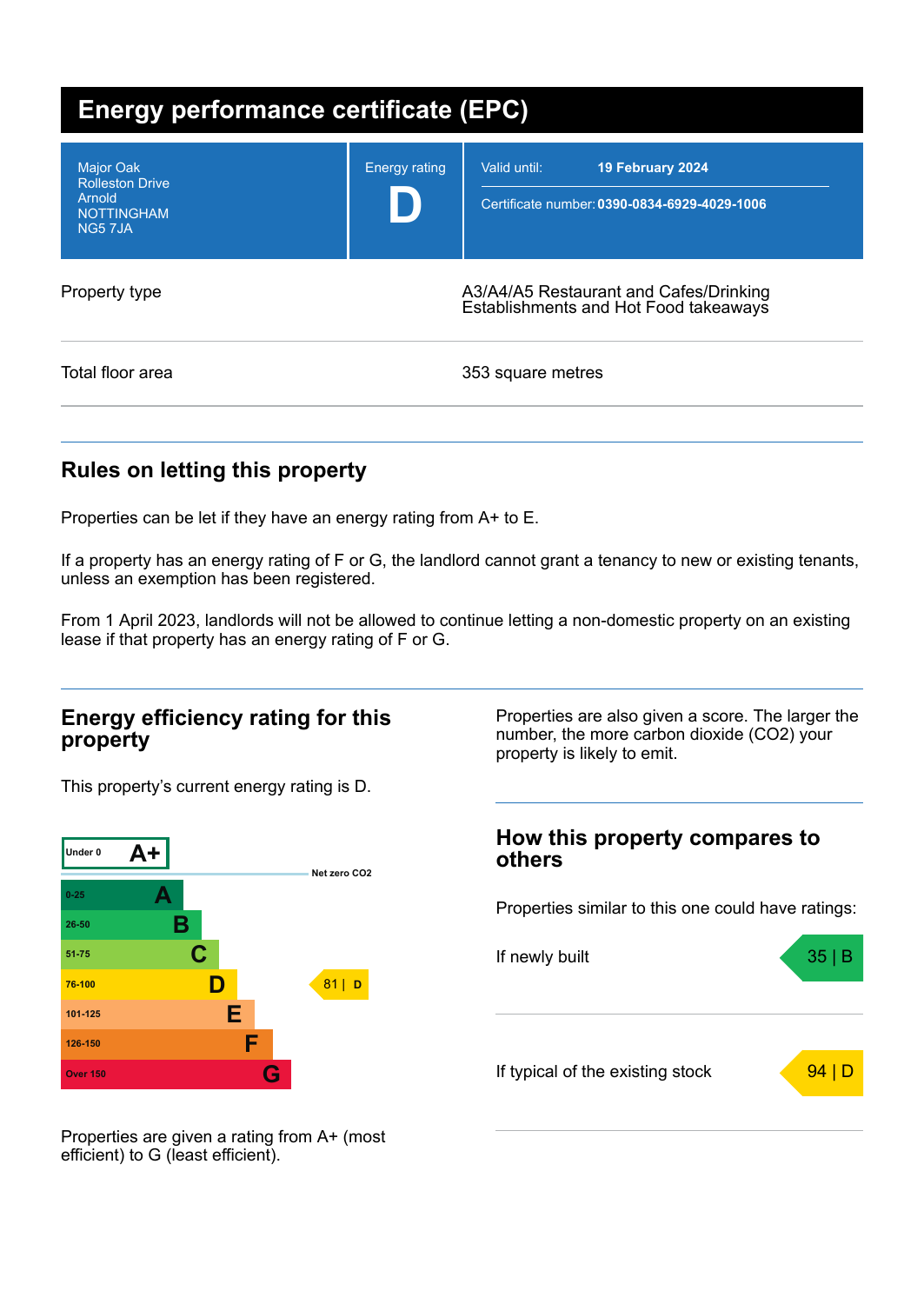# **Breakdown of this property's energy performance**

| Main heating fuel                          | <b>Natural Gas</b>              |
|--------------------------------------------|---------------------------------|
| <b>Building environment</b>                | Heating and Natural Ventilation |
| Assessment level                           | 3                               |
| Building emission rate (kgCO2/m2 per year) | 187.38                          |
|                                            |                                 |

# **Recommendation report**

Guidance on improving the energy performance of this property can be found in the recommendation report (/energy-certificate/0290-9991-0424-6300-8040).